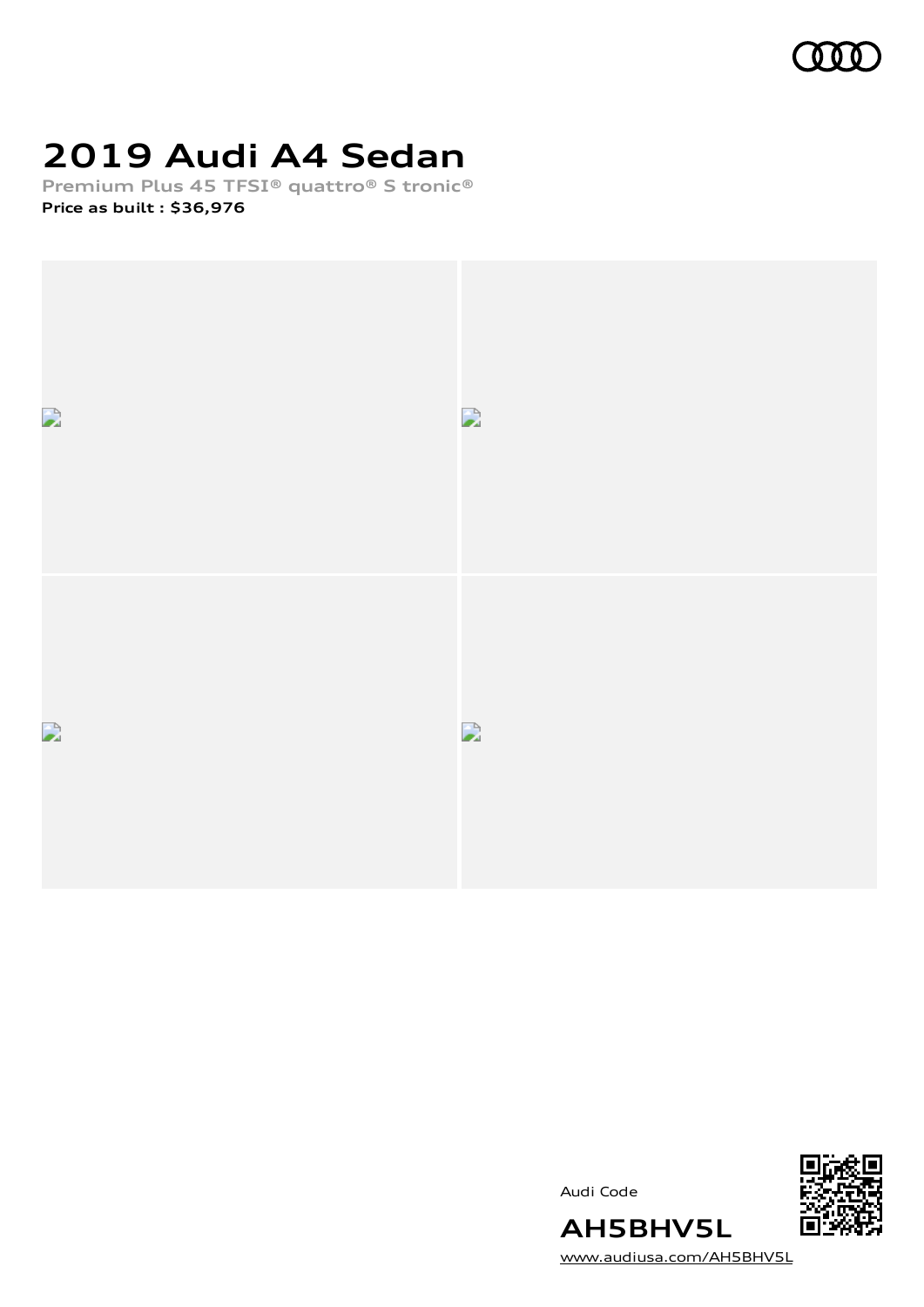### **Summary**

#### **Audi 2019 Audi A4 Sedan** Premium Plus 45 TFSI® quattro® S tronic®

**Price as buil[t](#page-8-0)** \$36,976

#### **Exterior colour**

Navarra Blue metallic

### D

#### **Further Information**

| Warranty        | N٥           |
|-----------------|--------------|
| Mileage         | 17,912 miles |
| Type of vehicle | Used car     |

#### **Interior colour**

| Black |
|-------|
| Black |
| Black |
| Black |
|       |

#### **Audi Code** AH5BHV5L

**Your configuration on www.audiusa.com** [www.audiusa.com/AH5BHV5L](https://www.audiusa.com/AH5BHV5L)

**Commission number** 4b6f3a740a0e09a85dcc

#### **Technical Specifications**

Engine type 2.0-liter four-cylinder Displacement/Bore and 1,984/82.5 x 92.8 cc/mm stroke Torque 273 lb-ft@rpm Top track speed 130 mph mph Acceleration (0 - 60 mph) 5.6 seconds seconds Recommended fuel Premium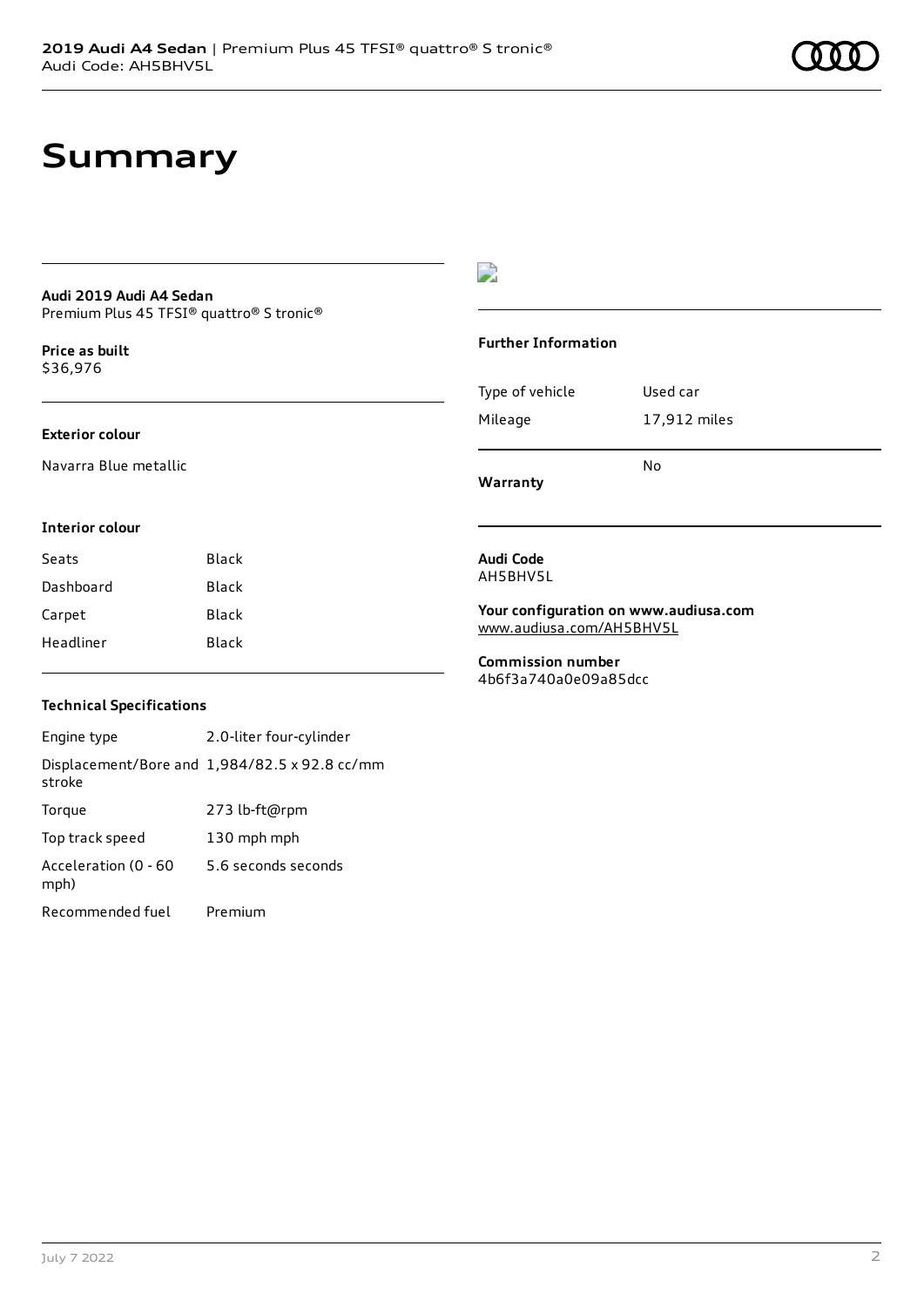

# **Standard features**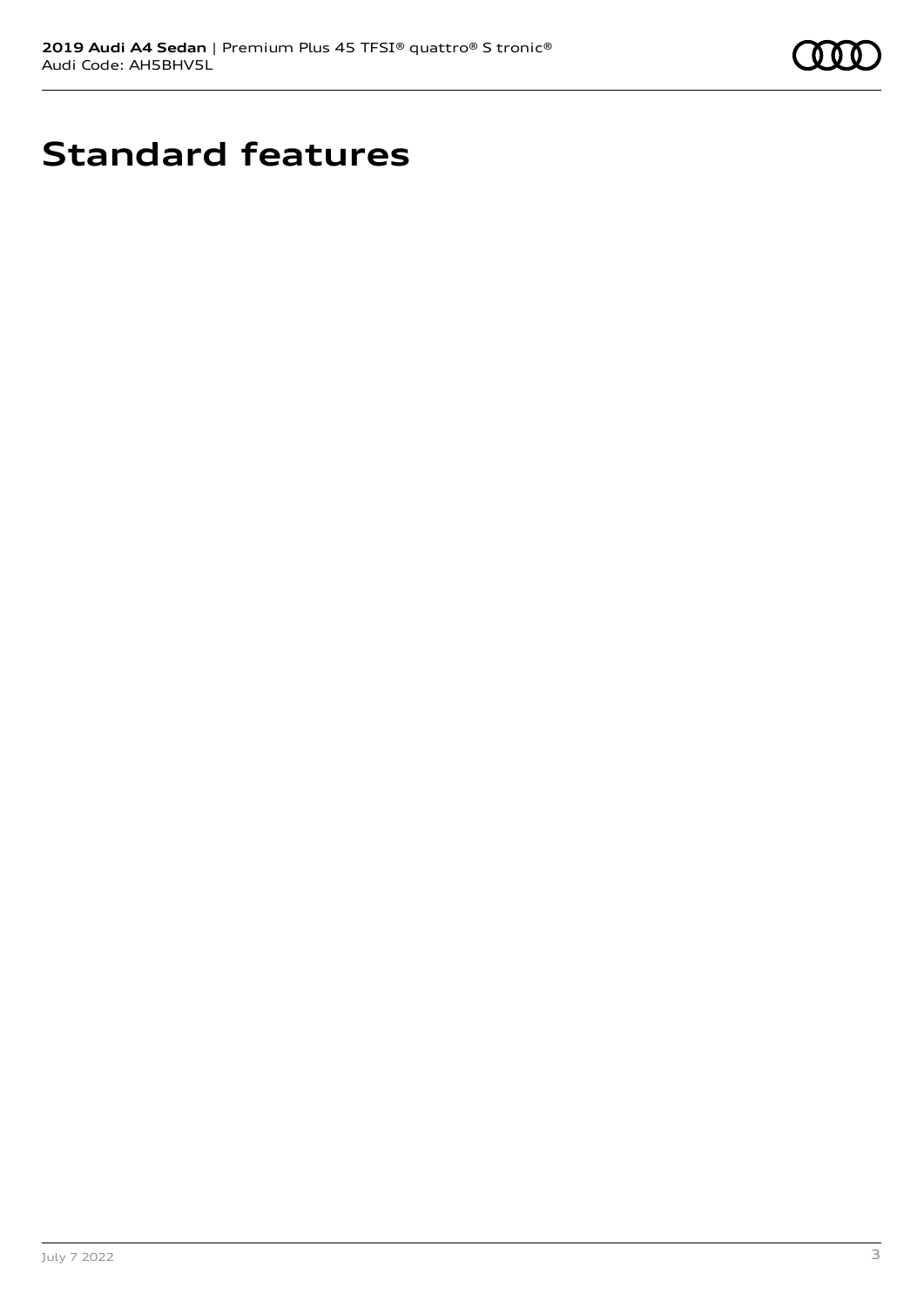# **Dealer remarks**

\*\*This vehicle is equipped with a LoJack Theft and Security Technology System. This preinstalled feature includes a 3 year subscription for an additional \$750.00 above the published sales price\*\*

2019 Audi A4 2.0T Premium Plus quattro

Navarra Blue Metallic, Black w/Leather Seating Surfaces, 18 Wheel Package, Alarm System w/Motion Sensor, All-Weather Floor Mats, Audi Advanced Key, Audi Connect PRIME & PLUS, Audi MMI Navigation Plus w/MMI Touch, Audi Pre Sense Rear, Audi Side Assist w/Rear Cross Traffic Assist, Audi Virtual Cockpit, Auto-Dimming Exterior Mirrors, Cold Weather Package, Convenience Package, Exterior Parking Camera Rear, Heated Front Bucket Seats, Heated Rear Seats, Heated Steering Wheel, Leather Seating Surfaces, Leatherette Covered Center Console & Door Armrests, LED Headlights, Memory for Driver's Seat, Parking System Plus, Power Folding Exterior Mirrors, Power moonroof, Premium Plus Package, SiriusXM Satellite Radio, Wheels: 18 10-Spoke-V Design.

Priced below KBB Fair Purchase Price! 23/34 City/Highway MPG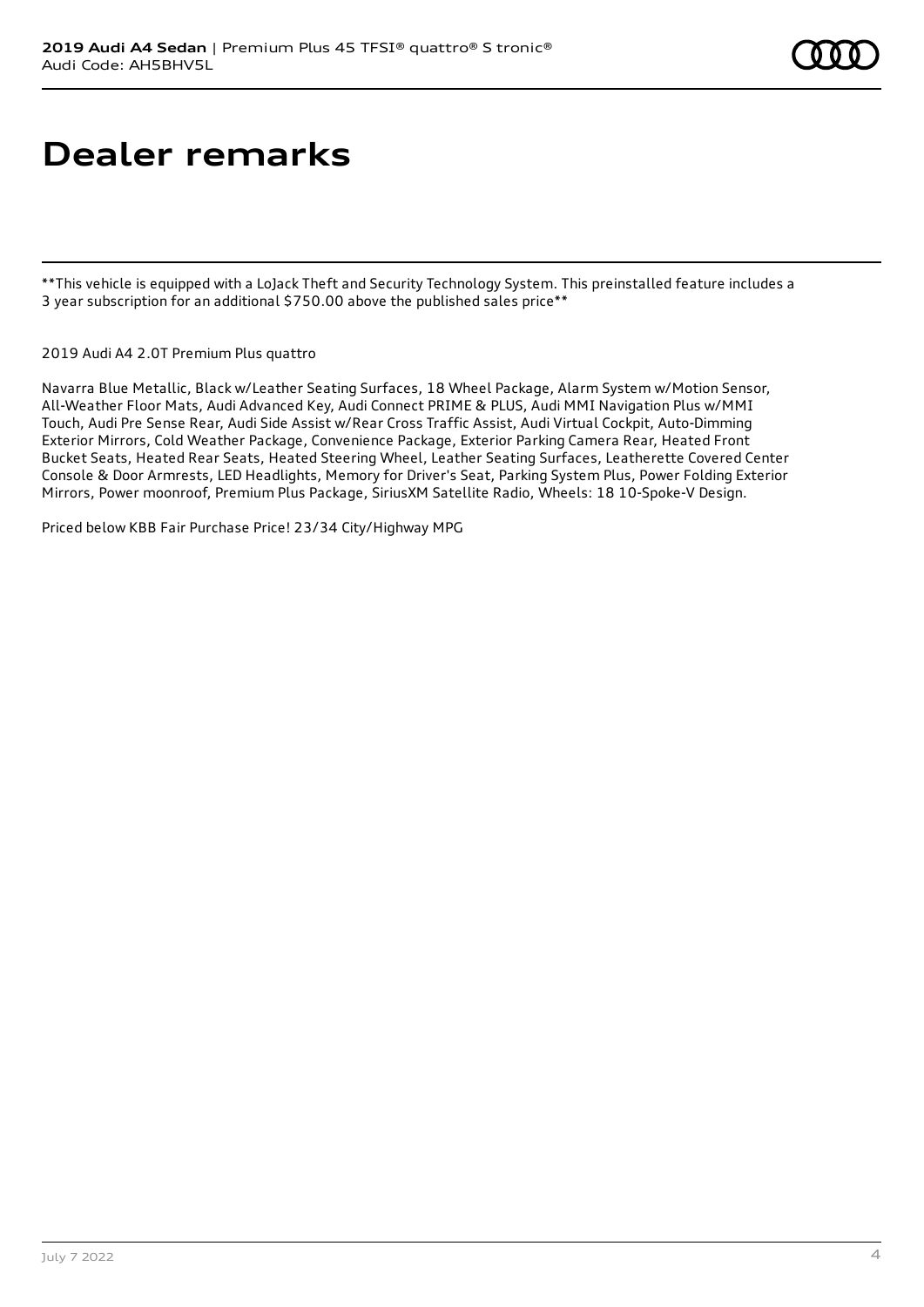### **Technical Specifications**

July 7 2022 5

### **Engineering | Performance**

**Electrical system**

Engine type 2.0-liter four-cylinder

Alternator 14 Volt - 110-150A Battery 12 Volt - 420A/70Ah

| Acceleration (0 - 60<br>mph)                | 5.6 seconds seconds                           |
|---------------------------------------------|-----------------------------------------------|
| Power Level                                 | 45                                            |
| Engine block                                | Cast-iron                                     |
| Induction/fuel injection Turbocharged/TFSI® |                                               |
| Cylinder head                               | Aluminum-alloy                                |
| Max. output ps/hp                           | 248 @ rpm                                     |
| stroke                                      | Displacement/Bore and 1,984/82.5 x 92.8 cc/mm |
| Top track speed                             | 130 mph mph                                   |
| Torque                                      | 273 lb-ft@rpm                                 |
| Valvetrain                                  | 16 valve DOHC with Audi valvelift             |

#### **Transmission | Drivetrain**

| Gear ratios: 6th         | 0.508:1                                                                                                     |
|--------------------------|-------------------------------------------------------------------------------------------------------------|
| Gear ratios: Final Drive | 4.270:1                                                                                                     |
| Gear ratios: 7th         | 0.386:1                                                                                                     |
| Gear ratios: 4th         | 1.057:1                                                                                                     |
| Transmission             | Seven-speed S tronic <sup>®</sup> dual-clutch<br>transmission with quattro <sup>®</sup> all-<br>wheel drive |
| Gear ratios: 5th         | 0.738:1                                                                                                     |
| Gear ratios: 2nd         | 2.190:1                                                                                                     |
| Gear ratios: 3rd         | 1.517:1                                                                                                     |
| Gear ratios: Reverse     | 2.750:1                                                                                                     |
| Gear ratios: 1st         | 3.188:1                                                                                                     |

#### **Steering**

| Steering type                             | Electromechanical speed-sensitive<br>power steering system |
|-------------------------------------------|------------------------------------------------------------|
| Turning diameter, curb-38.1 ft<br>to-curb |                                                            |
| Steering ratio                            | 15.9:1                                                     |

#### **Suspension**

| Front axle | Five-link front independent steel<br>spring suspension |
|------------|--------------------------------------------------------|
| Rear axle  | Five-link rear independent steel<br>spring suspension  |

**(1/2)**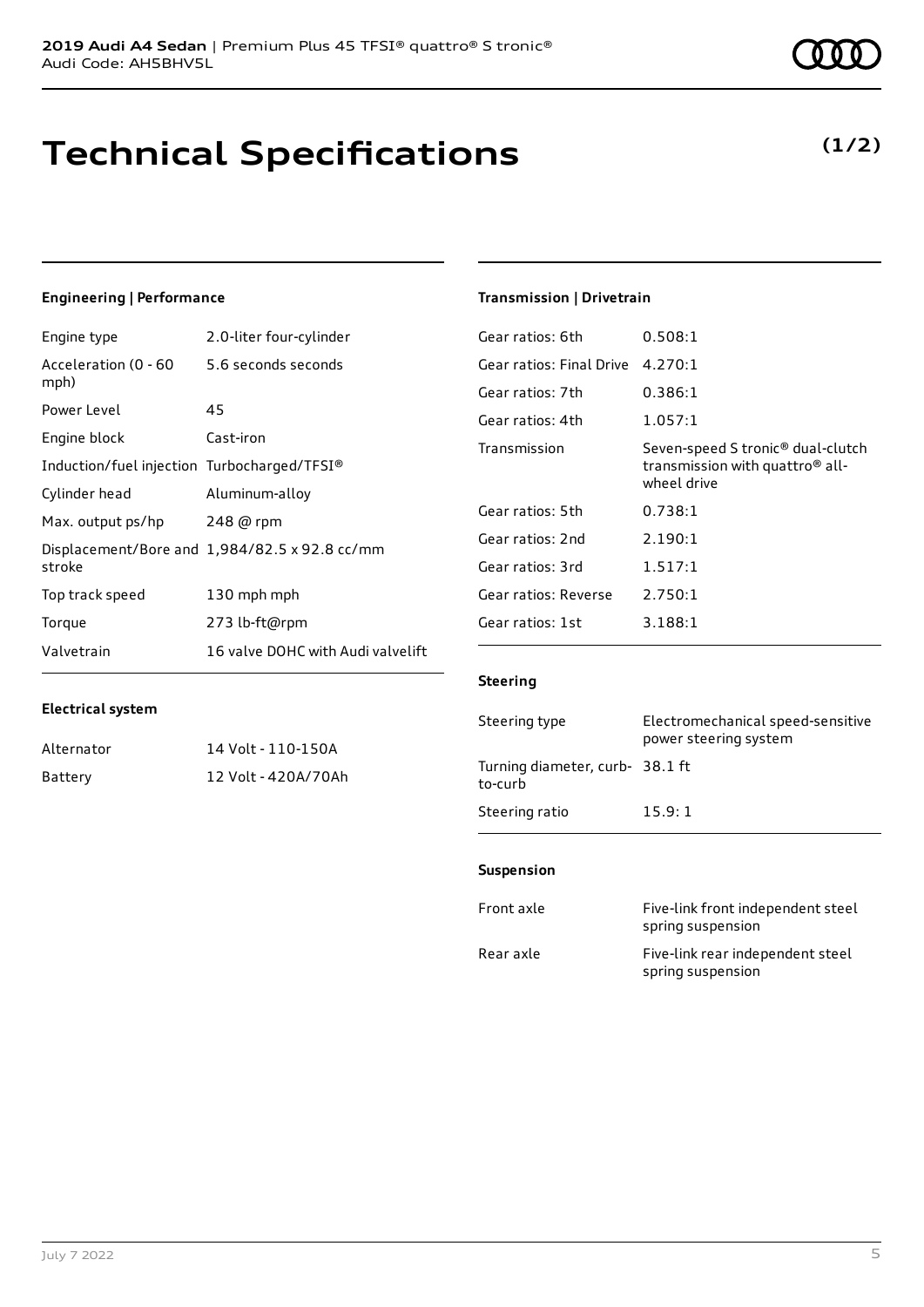# **Technical Specifications**

### **Brakes**

| Front brakes         | 13.3 (ventilated disc) in                                                                        | Seating capacity                          | 5                    |
|----------------------|--------------------------------------------------------------------------------------------------|-------------------------------------------|----------------------|
| Rear brakes          | 13.0 (ventilated disc) in                                                                        | Shoulder room, rear                       | 54.5 in              |
| Parking brake        | Electromechanical                                                                                | Head room with front<br>sunroof           | 38.9 in              |
|                      |                                                                                                  | Leg room, rear                            | 35.7 in              |
| <b>Body</b>          |                                                                                                  | Shoulder room, front                      | 55.9 in              |
| Material             | Lightweight construction<br>technology - multi-material body<br>construction (steel and aluminum | Head room with rear<br>sunroof            | 37.4 in              |
|                      | composition) and multistep anti-                                                                 | Leg room, front                           | $41.3$ in            |
| Corrosion protection | corrosion protection<br>Multistep anti-corrosion protection                                      | Cargo volume, rear<br>seatbacks up/folded | $13.0/-$ cu ft, cu f |
|                      |                                                                                                  |                                           |                      |

#### **Warranty | Maintenance**

| Warranty    | 4-Year/50,000 mile Audi New<br>Vehicle Limited Warranty                                  |
|-------------|------------------------------------------------------------------------------------------|
| Maintenance | 12-month/10.00 mile (whichever<br>occurs first) NO CHARGE first<br>scheduled maintenance |

#### **Exterior Measurements**

| Height                           | 56.2 in   |
|----------------------------------|-----------|
| Overall width without<br>mirrors | 72.5 in   |
| Length                           | 186.1 in  |
| Wheelbase                        | 111.0 in  |
| Drag coefficient                 | 0.27 Cw   |
| Overall width with<br>mirrors    | 79.6 in   |
| Track rear                       | $61.2$ in |
| Track front                      | 61.9 in   |
| Curb weight                      | 3,627 lb  |

### **(2/2)**

### **Interior measurements**

| Seating capacity                          | 5                     |
|-------------------------------------------|-----------------------|
| Shoulder room, rear                       | 54.5 in               |
| Head room with front<br>sunroof           | 38.9 in               |
| Leg room, rear                            | 35.7 in               |
| Shoulder room, front                      | 55.9 in               |
| Head room with rear<br>sunroof            | 37.4 in               |
| Leg room, front                           | $41.3$ in             |
| Cargo volume, rear<br>seatbacks up/folded | $13.0/-$ cu ft, cu ft |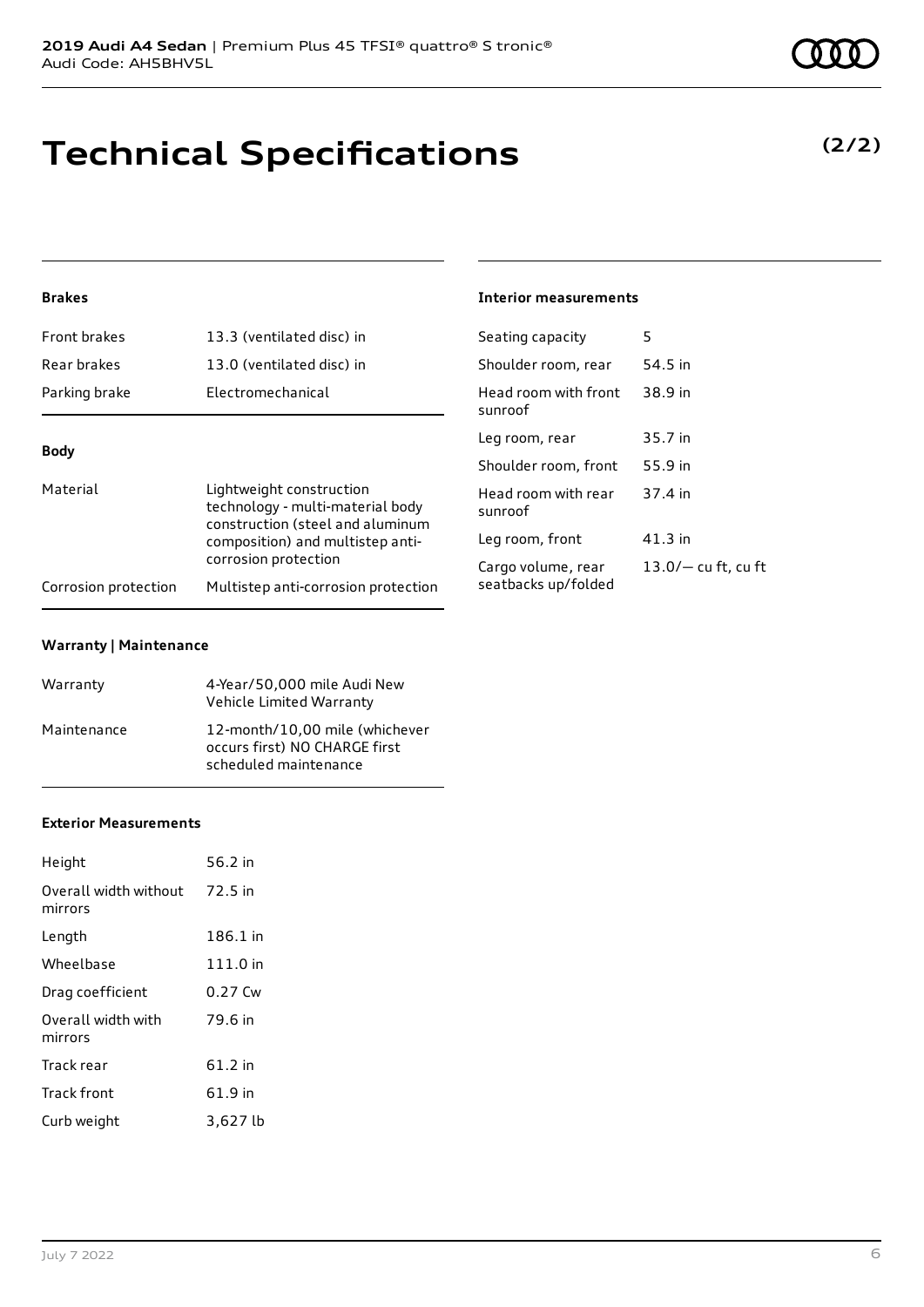### **Consumption- and emission**

#### **Consumption by NEDC**

| urban       | $23$ mpg |
|-------------|----------|
| extra-urban | 34 mpg   |
| combined    | 27 mpg   |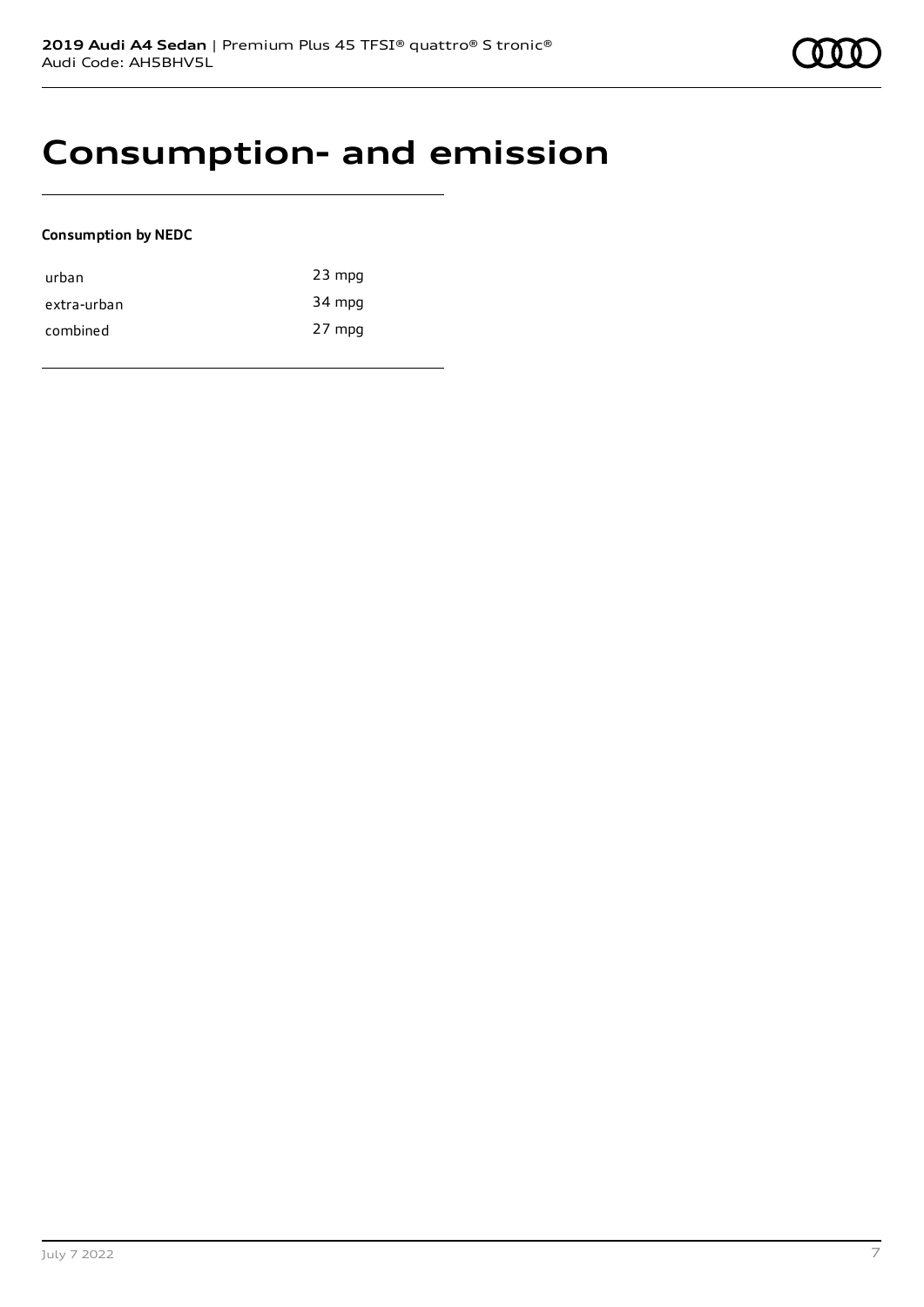# **Contact**

Dealer **Audi St. Paul**

2450 Maplewood Dr 55109 Maplewood MN

Phone: +16514941400 FAX: 6514941423

www: [https://www.audistpaul.com](https://www.audistpaul.com/)